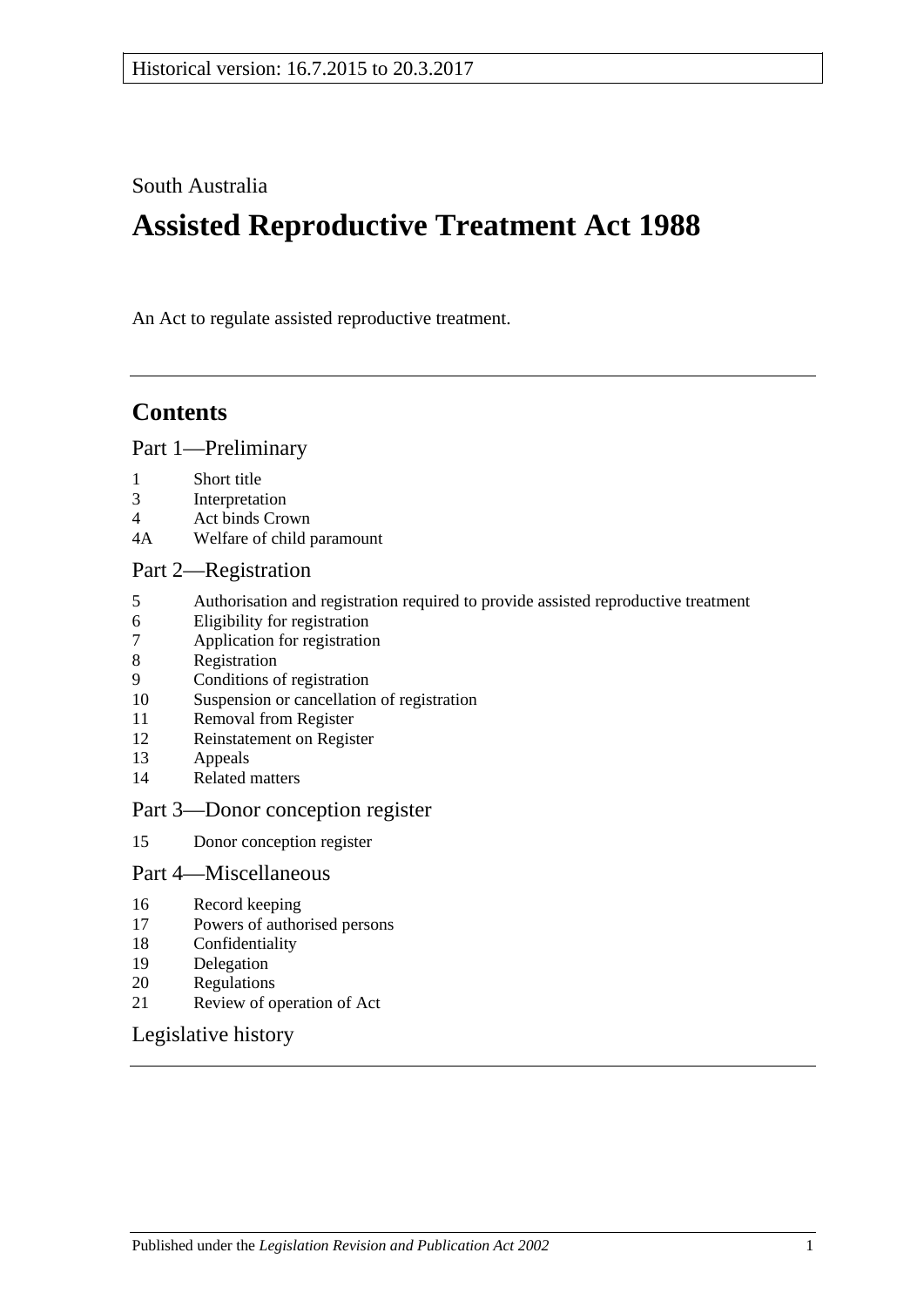# <span id="page-1-0"></span>**The Parliament of South Australia enacts as follows:**

# **Part 1—Preliminary**

#### <span id="page-1-1"></span>**1—Short title**

This Act may be cited as the *Assisted Reproductive Treatment Act 1988*.

#### <span id="page-1-2"></span>**3—Interpretation**

In this Act, unless the contrary intention appears—

*assisted insemination* means assisted reproductive treatment (not being an in vitro fertilisation procedure or a surgical procedure) in which human sperm are introduced, by artificial means, into the human female reproductive system;

*assisted reproductive treatment* means any medical procedure directed at fertilisation of a human ovum by artificial means and includes an in vitro fertilisation procedure;

*authorised person* means a person authorised by the Minister to exercise the powers of an authorised person under this Act;

*donor conception register*—see [section](#page-6-2) 15;

*human reproductive material* means—

- (a) a human embryo;
- (b) human semen;
- (c) a human ovum;

*in vitro fertilisation procedure* means any of the following procedures—

- (a) the removal of a human ovum for the purpose of fertilisation within or outside the body;
- (b) the storage of any such ovum prior to fertilisation;
- (c) the fertilisation by artificial means of any such ovum within or outside the body;
- (d) the culture or storage of a fertilised ovum outside the body;
- (e) the transference of a fertilised or unfertilised ovum into the human body;

*recognised surrogacy agreement* means a recognised surrogacy agreement under Part 2B of the *[Family Relationships Act](http://www.legislation.sa.gov.au/index.aspx?action=legref&type=act&legtitle=Family%20Relationships%20Act%201975) 1975*.

#### <span id="page-1-3"></span>**4—Act binds Crown**

This Act binds the Crown.

#### <span id="page-1-4"></span>**4A—Welfare of child paramount**

The welfare of any child to be born as a consequence of the provision of assisted reproductive treatment in accordance with this Act must be treated as being of paramount importance, and accepted as a fundamental principle, in respect of the operation of this Act.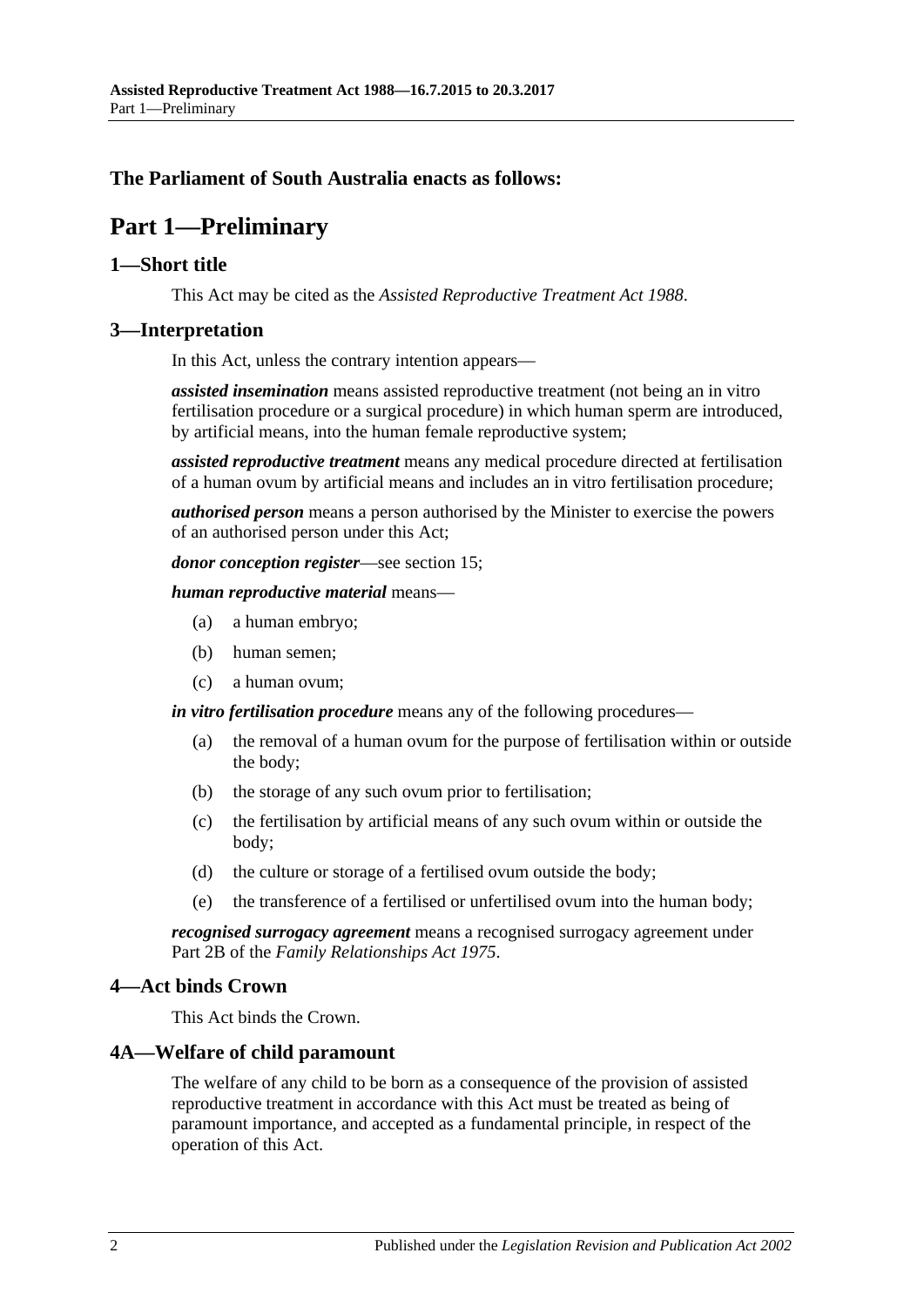# <span id="page-2-0"></span>**Part 2—Registration**

### <span id="page-2-1"></span>**5—Authorisation and registration required to provide assisted reproductive treatment**

- <span id="page-2-4"></span>(1) A person must not provide assisted reproductive treatment unless the person is authorised to do so in accordance with the regulations and registered under this Part. Maximum penalty: \$120 000.
- <span id="page-2-6"></span><span id="page-2-5"></span>(2) [Subsection](#page-2-4) (1) does not apply in relation to assisted reproductive treatment consisting of—
	- (a) assisted insemination provided by a health professional approved by the Minister for the purposes of this subsection; or
	- (b) assisted insemination provided other than for fee or reward.
- (3) An approval under [subsection](#page-2-5)  $(2)(a)$  may be conditional or unconditional.
- <span id="page-2-7"></span>(4) The Minister may, by notice in writing given to a health professional approved under [subsection](#page-2-5) (2)(a), vary or cancel the approval on any grounds the Minister thinks fit.
- (5) A health professional who is approved under [subsection](#page-2-5) (2)(a) and who contravenes or fails to comply with a condition of the approval is guilty of an offence. Maximum penalty: \$120 000.
- (6) In this section—

#### *health professional* means—

- (a) a medical practitioner; or
- (b) any other person who belongs to a profession, or who has an occupation, declared by the regulations to be a profession or occupation within the ambit of this definition.

# <span id="page-2-2"></span>**6—Eligibility for registration**

A person is eligible for registration under this Part if the person, on application to the Minister, satisfies the Minister that he or she—

- (a) is a fit and proper person to be registered; and
- (b) holds any licence, accreditation or other qualification required by the regulations for the purposes of registration; and
- (c) satisfies any other requirements prescribed by the regulations.

### <span id="page-2-3"></span>**7—Application for registration**

- (1) An application for registration under this Part must—
	- (a) be made to the Minister in the manner and form approved by the Minister; and
	- (b) be accompanied by the prescribed fee.
- (2) An applicant for registration must, if the Minister so requires, provide the Minister with specified information to enable the Minister to determine the application.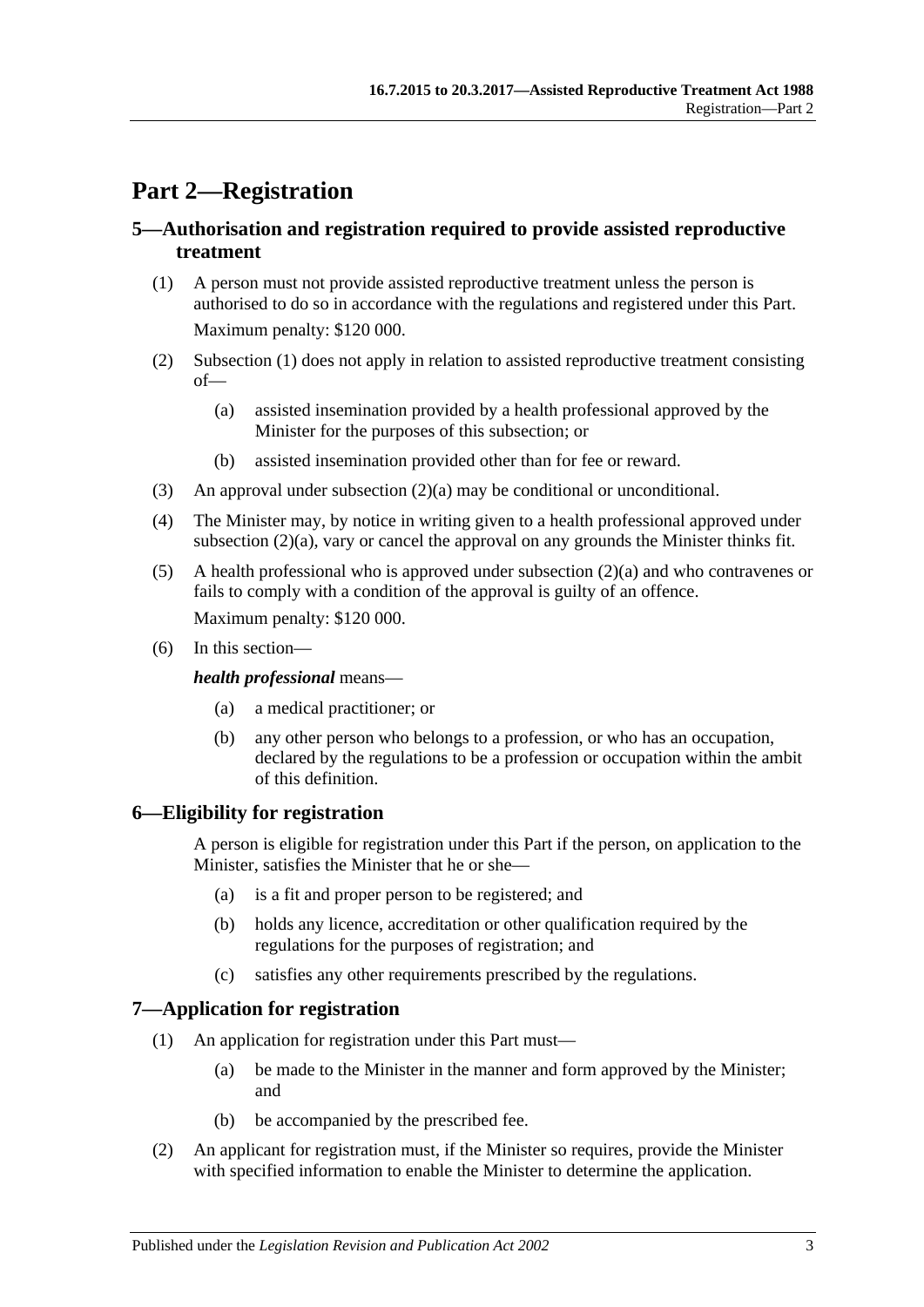### <span id="page-3-0"></span>**8—Registration**

- (1) The Minister must keep a register of persons authorised to provide assisted reproductive treatment under this Act (the *Register*).
- (2) The Register must include, in relation to each person on the Register—
	- (a) the person's full name or business name and business address; and
	- (b) details of any condition of registration; and
	- (c) any other information prescribed by the regulations,

and may include such other information as the Minister thinks fit.

#### <span id="page-3-1"></span>**9—Conditions of registration**

- (1) The Minister must, by notice in writing given to a person registered under this Part, impose conditions of the following kinds on the person's registration:
	- (a) a condition requiring the person to hold, while the person is registered under this Part, a specified licence, accreditation or other qualification that is in force;
	- (b) a condition setting out the kinds of assisted reproductive treatment the person may provide and any requirements that must be complied with in the provision of such treatment;
	- (c) a condition preventing the provision of assisted reproductive treatment except in the following circumstances:
		- (i) if a woman who would be the mother of any child born as a consequence of the assisted reproductive treatment is, or appears to be, infertile;
		- (ii) if a man who is living with a woman (on a genuine domestic basis as her husband) who would be the mother of any child born as a consequence of the assisted reproductive treatment is, or appears to be, infertile;
		- (iii) if there appears to be a risk that a serious genetic defect, serious disease or serious illness would be transmitted to a child conceived naturally;
		- $(iv)$  if—
			- (A) the donor of the relevant human semen has died; and
			- (B) before the donor died—
				- the donor's semen was collected; or
				- a human ovum (being the ovum of a woman who, immediately before the death of the deceased, was living with the donor on a genuine domestic basis) was fertilised by means of assisted reproductive treatment using the donor's semen; or
				- an embryo had been created as a consequence of such assisted reproductive treatment; and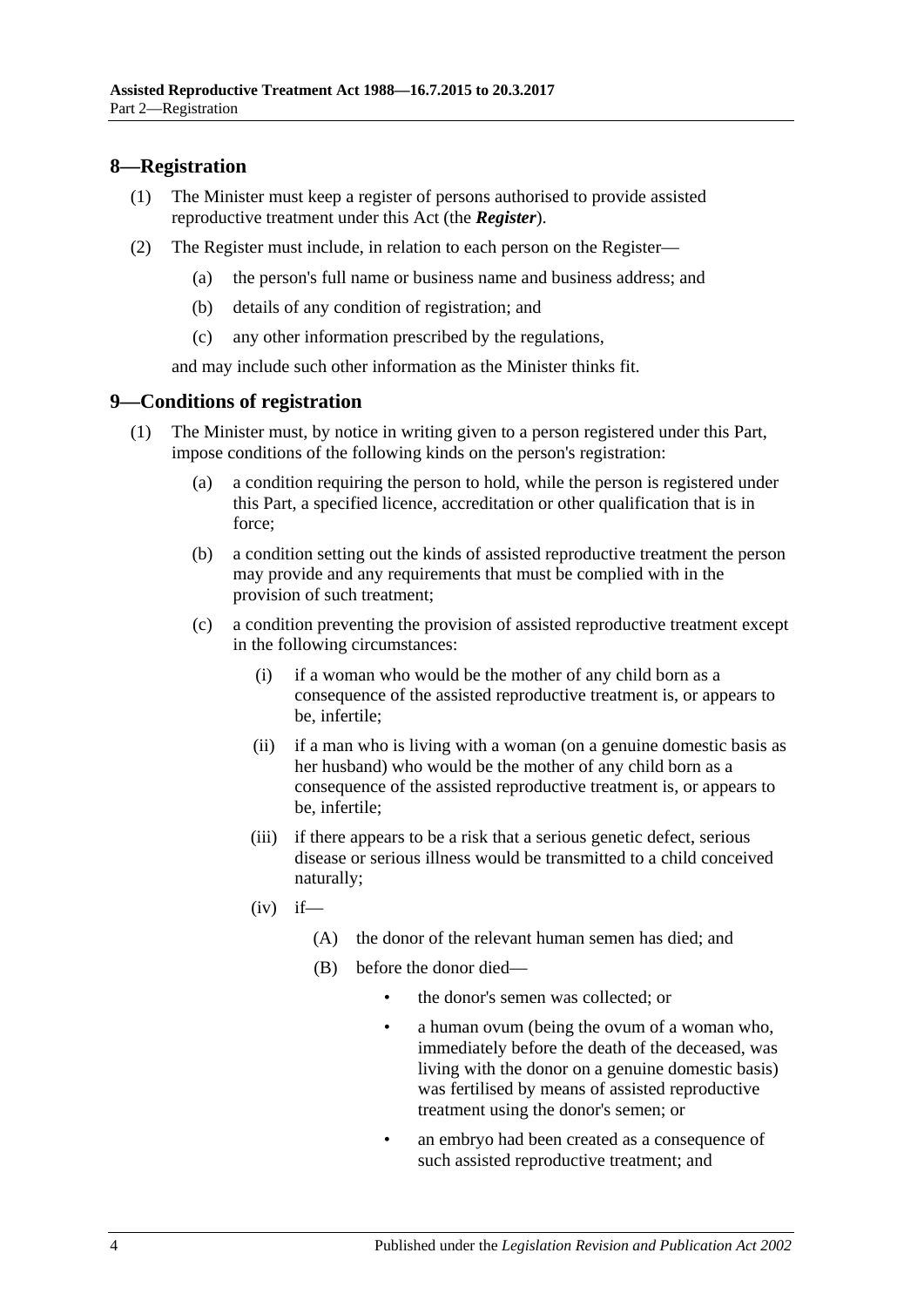- (C) before the donor died, the donor consented to the use of the semen, fertilised ovum or embryo (as the case requires) after his death in the provision of the proposed assisted reproductive treatment; and
- (D) if the donor gave any directions in relation to the use of the semen, ovum or embryo (as the case requires)—the directions have, as far as is reasonably practicable, been complied with; and
- (E) the assisted reproductive treatment is provided for the benefit of a woman who, immediately before the death of the donor, was living with the donor on a genuine domestic basis;
- (iva) for the purposes of a recognised surrogacy agreement;
- (v) in any other circumstances prescribed by the regulations;
- (d) a condition requiring the person to ensure that the regulations are complied with;
- (e) any other condition required by the regulations,

and may impose any other condition the Minister thinks fit.

- (2) The Minister may, by notice in writing given to a person registered under this Part, vary the conditions of the person's registration by the addition, substitution or deletion of 1 or more conditions.
- (3) A person who is registered under this Part and who contravenes or fails to comply with a condition of the person's registration is guilty of an offence. Maximum penalty: \$120 000.

#### <span id="page-4-2"></span><span id="page-4-0"></span>**10—Suspension or cancellation of registration**

- (1) The Minister may suspend or cancel a person's registration under this Part if the Minister is satisfied that the person has contravened, or failed to comply with, a condition of that registration.
- (2) A person must be given a reasonable opportunity to make submissions in relation to the matter before action is taken under [subsection](#page-4-2) (1).

### <span id="page-4-1"></span>**11—Removal from Register**

- (1) The Minister must, on application by a person registered under this Part, remove the person from the Register.
- <span id="page-4-3"></span>(2) The Minister must remove from the Register a person—
	- (a) who ceases to hold a licence, accreditation or other qualification required for registration under this Part; or
	- (b) who ceases for any other reason to be entitled to be registered; or
	- (c) whose registration has been suspended or cancelled under this Act.
- (3) The Minister may act under [subsection](#page-4-3) (2) without giving prior notice to the person.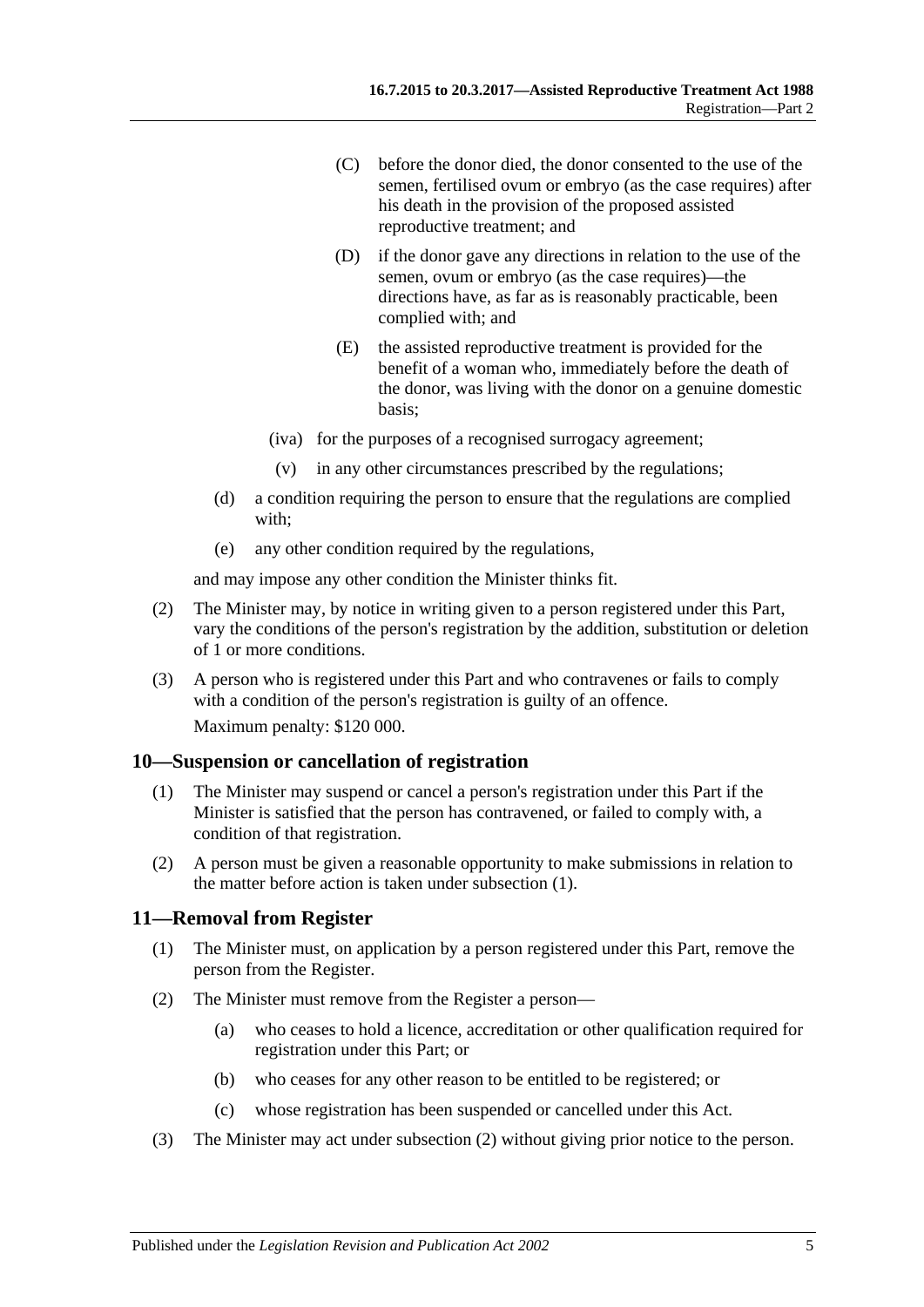#### <span id="page-5-0"></span>**12—Reinstatement on Register**

- (1) A person who has been removed from the Register under this Act—
	- (a) on the person's application; or
	- (b) under [section](#page-4-1) 11 (other than a person whose registration has been suspended under this Act),

may apply to the Minister at any time for reinstatement on the Register.

- (2) A person whose registration under this Part has been suspended may apply to the Minister for reinstatement on the Register (but not, in the case where the person's registration has been suspended for a specified period, until after the expiration of that period).
- (3) An application for reinstatement must—
	- (a) be made to the Minister in the manner and form determined by the Minister; and
	- (b) be accompanied by the prescribed reinstatement fee.
- (4) An applicant for reinstatement must, if the Minister so requires, provide the Minister with specified information to enable the Minister to determine the application.
- (5) The Minister may refuse to reinstate the applicant on the Register until any proceedings in relation to the applicant under this Act, or a law of another State or a Territory of the Commonwealth providing for the registration or some other form of accreditation of persons who provide assisted reproductive treatment, have been finally disposed of.

### <span id="page-5-1"></span>**13—Appeals**

- (1) An appeal lies to the Supreme Court against the following decisions:
	- (a) a refusal by the Minister to approve a health professional for the purposes of [section](#page-2-6)  $5(2)$ ;
	- (b) a decision by the Minister to vary or cancel the approval of a health professional under [section](#page-2-7) 5(4);
	- (c) a refusal by the Minister to register a person under this Part;
	- (d) a decision by the Minister to impose, substitute or delete a condition of registration under this Part;
	- (e) a decision by the Minister to suspend or cancel the registration of a person;
	- (f) a refusal by the Minister to reinstate a person on the Register.
- (2) Subject to any contrary order of the Supreme Court, an appeal cannot be commenced after 1 month from the day on which the appellant receives notice of the decision against which the appeal lies.
- (3) On an appeal, the Supreme Court may—
	- (a) annul, vary or reverse the decision subject to the appeal; and
	- (b) make any consequential or ancillary orders the Supreme Court thinks fit.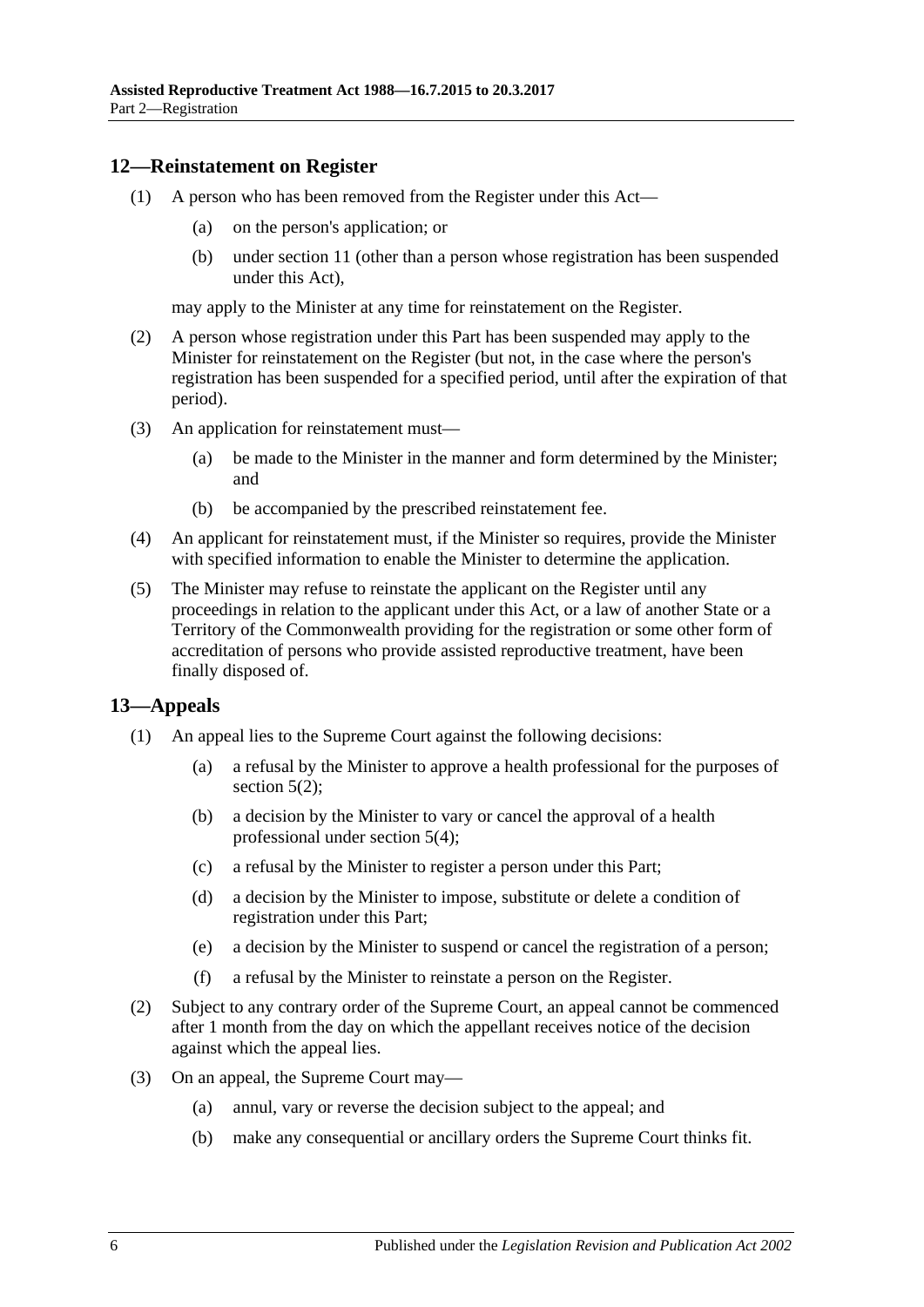### <span id="page-6-0"></span>**14—Related matters**

- (1) The Register must be kept available for inspection by any person during ordinary office hours at a place or places determined by the Minister and the Register, or extracts of the Register, may be made available to the public by electronic means.
- (2) A person may, on payment of the prescribed fee, obtain a copy of any part of the Register.
- (3) A certificate stating that a person was, or was not, registered on the Register at a particular date, or during a particular period, and purporting to be signed by the Minister will, in the absence of proof to the contrary, be accepted in legal proceedings as proof of the registration, or of the fact that the person was not so registered, on the date, or during the period, stated in the certificate.

# <span id="page-6-1"></span>**Part 3—Donor conception register**

### <span id="page-6-2"></span>**15—Donor conception register**

- (1) The Minister may keep a register of donors of human reproductive material used in, or in relation to, assisted reproductive treatment provided in accordance with this Act and resulting in the birth of a child (the *donor conception register*).
- (2) If the Minister does keep the donor conception register, the register must contain, in relation to each donor on the register—
	- (a) the donor's full name and nominated contact address; and
	- (b) the full name and nominated contact address of the person to whom assisted reproductive treatment using the donor's human reproductive material was provided; and
	- (c) the full name of any child born as a consequence of such assisted reproductive treatment (if known); and
	- (d) any other information required by the regulations,

and may include any other information that the Minister thinks fit.

- (3) The Minister must correct an entry in the donor conception register that is not correct.
- (4) The donor conception register may only be inspected in accordance with the regulations.
- (5) A certificate stating that a donor was, or was not, registered on the donor conception register in relation to the birth of a specified child, and purporting to be signed by the Minister will, in the absence of proof to the contrary, be accepted in legal proceedings as proof of the registration, or of the fact that the person was not so registered.
- <span id="page-6-3"></span>(6) The Minister may, by notice in writing, for the purpose of preparing and maintaining the donor conception register, require a person to provide the Minister with such information as the Minister may require.
- (7) A person must not, without reasonable excuse, refuse or fail to comply with a requirement under [subsection](#page-6-3) (6).

Maximum penalty: \$10 000.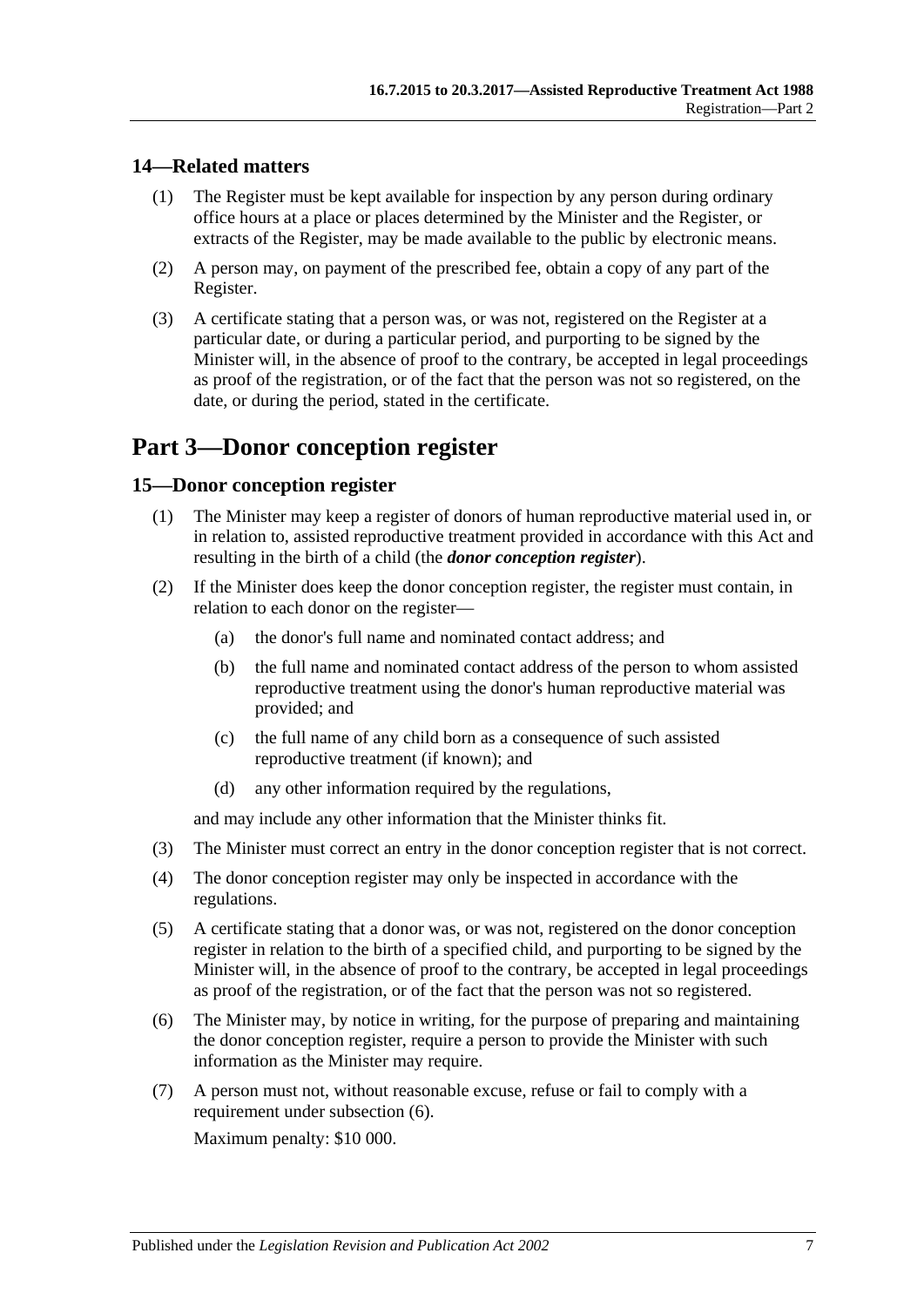(8) This section does not apply in relation to assisted reproductive treatment provided before the commencement of this section.

# <span id="page-7-0"></span>**Part 4—Miscellaneous**

## <span id="page-7-1"></span>**16—Record keeping**

(1) A person who is registered under [Part 2](#page-2-0) must make such records, and keep such documents, as may be required by the regulations in relation to the provision of assisted reproductive treatment by the person.

Maximum penalty: \$50 000.

(2) A health professional who is approved under [section](#page-2-5) 5(2)(a) to provide assisted insemination must make such records, and keep such documents, as may be required by the regulations in relation to assisted insemination provided in pursuance of the approval.

Maximum penalty: \$50 000.

(3) A person who is required to make a record or keep a document under this section must retain the record or document in accordance with any requirement set out in the regulations.

Maximum penalty: \$50 000.

#### <span id="page-7-2"></span>**17—Powers of authorised persons**

- (1) An authorised person may at any reasonable time—
	- (a) enter and inspect any premises on which assisted reproductive treatment is provided; and
	- (b) inspect any equipment on the premises; and
	- (c) put questions to any person on the premises; and
	- (d) require any person who is apparently in a position to do so, to produce records relating to assisted reproductive treatment; and
	- (e) examine those records and take extracts from, or make copies of, any of them.
- (2) A person who—
	- (a) obstructs an authorised person acting in the exercise of a power conferred by this section; or
	- (b) fails to answer an authorised person's questions to the best of his or her information and belief; or
	- (c) being in a position to produce records fails to do so when required by an authorised person,

is guilty of an offence.

Maximum penalty: \$10 000.

(3) Confidential information may be disclosed to an authorised person under this section without breach of any principle of professional ethics.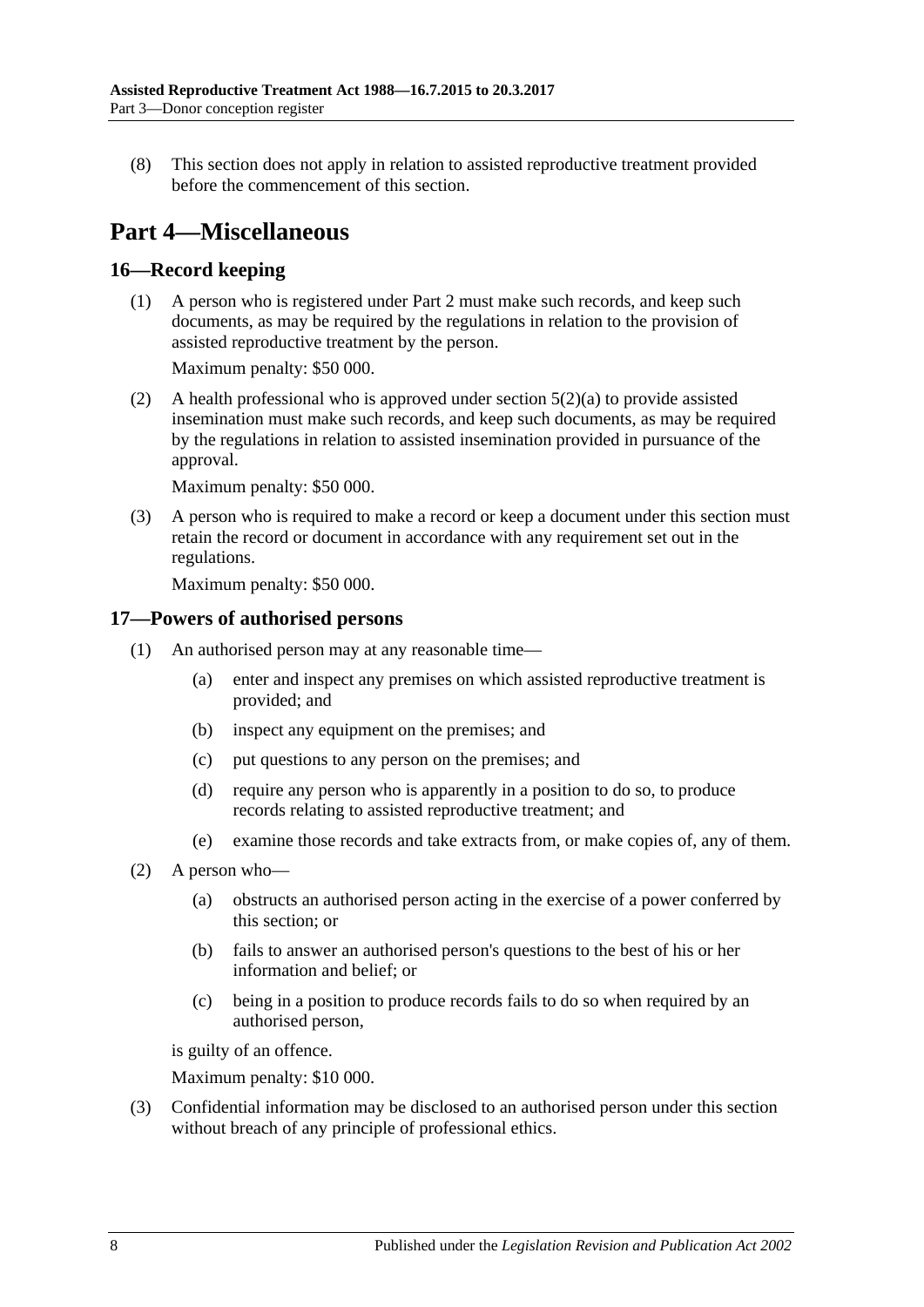### <span id="page-8-0"></span>**18—Confidentiality**

- (1) A person must not disclose the identity of a donor of human reproductive material except—
	- (aa) as required or authorised by or under this or any other Act; or
	- (a) in the administration of this Act; or
	- (b) in order to provide assisted reproductive treatment; or
	- (c) with the consent of the donor of the material.

Maximum penalty: \$10 000 or imprisonment for 6 months.

- (2) A person must not divulge any other confidential information obtained (whether by that person or some other person) in the administration of this Act or for the purpose, or in the course, of providing assisted reproductive treatment except—
	- (aa) as required or authorised by or under this or any other Act; or
	- (a) in the administration of this Act or in order to provide that treatment; or
	- (b) as may be permitted or required by or under this Act; or
	- (c) with the consent of the person to whom the information relates.

Maximum penalty: \$10 000 or imprisonment for 6 months.

(3) Nothing in this section prevents information (being information that does not disclose the identity of a person) being used to enable the Minister to accumulate statistical information and to enable the Minister to authorise use of the statistical information for the purposes of research or education.

#### <span id="page-8-1"></span>**19—Delegation**

- (1) The Minister may delegate a power or function vested in or conferred on the Minister by or under this Act—
	- (a) to a particular person or body; or
	- (b) to the person for the time being holding or acting in a particular office or position.
- (2) A power or function delegated under this section may, if the instrument of delegation so provides, be further delegated.
- (3) A delegation—
	- (a) may be absolute or conditional; and
	- (b) does not derogate from the power of the delegator to act in a matter; and
	- (c) is revocable at will by the delegator.

#### <span id="page-8-3"></span><span id="page-8-2"></span>**20—Regulations**

- (1) The Governor may make such regulations as are contemplated by this Act or as are necessary or expedient for the purposes of this Act.
- (2) Without limiting the generality of [subsection](#page-8-3) (1), those regulations may—
	- (a) prescribe forms of consent for the purposes of this Act;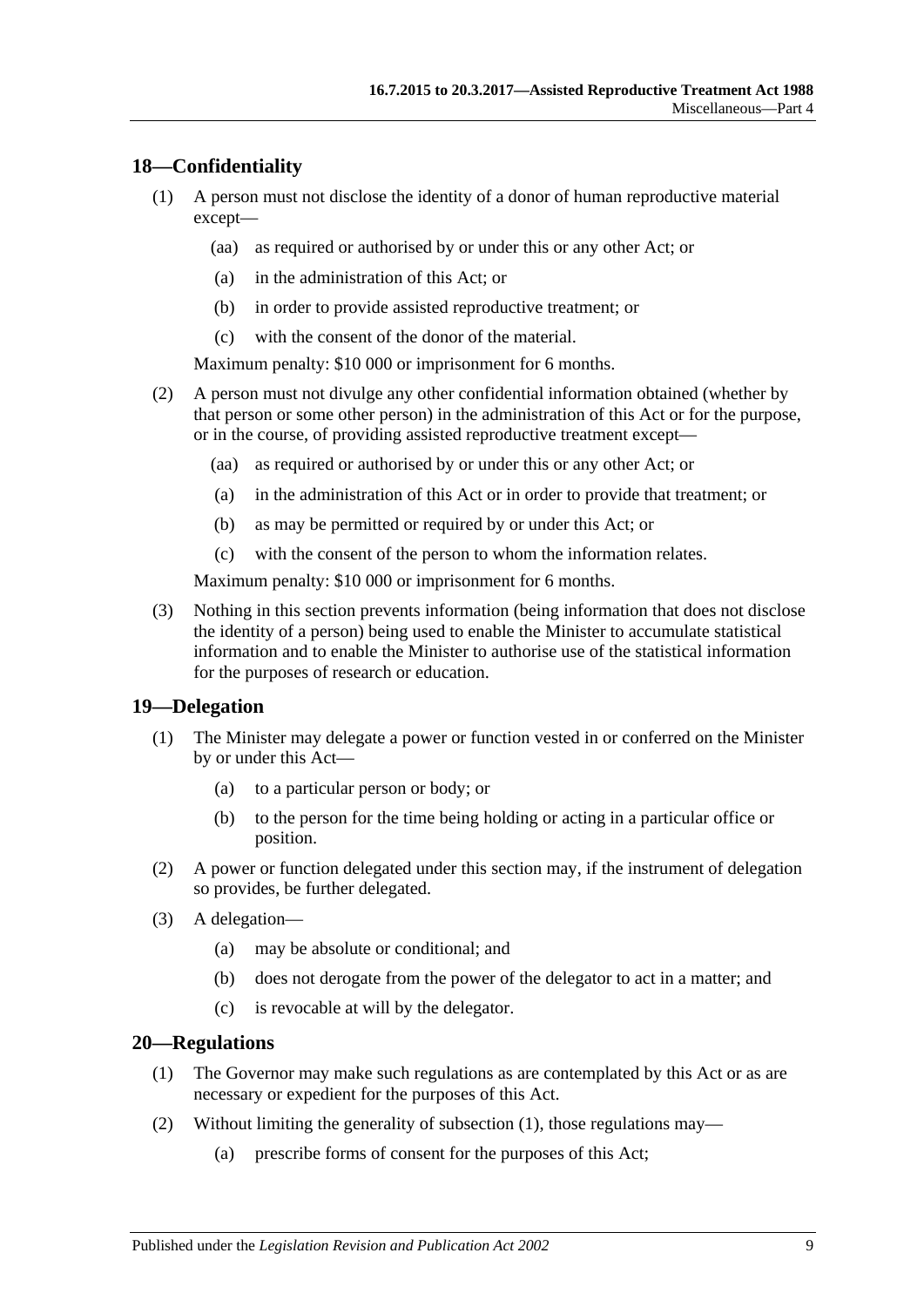- (b) require persons registered under [Part 2](#page-2-0) of this Act to furnish periodic returns of information;
- (c) impose penalties (not exceeding \$10 000) for breach of, or non-compliance with, a regulation;
- (d) require a person to provide information to the Minister for purposes related to the preparation and maintenance of the donor conception register;
- (e) confer a discretionary power on the Minister or any other person or body.
- (3) A regulation may incorporate, or operate by reference to, any code or standard (as in force at the date of the regulation, or as in force from time to time) prepared or approved by a body or authority referred to in the regulation.

### <span id="page-9-0"></span>**21—Review of operation of Act**

- (1) The Minister must, as soon as practicable after the fifth anniversary of the commencement of this section, conduct a review of the operation and effectiveness of this Act as amended by the *[Reproductive Technology \(Clinical Practices\)](http://www.legislation.sa.gov.au/index.aspx?action=legref&type=act&legtitle=Reproductive%20Technology%20(Clinical%20Practices)%20(Miscellaneous)%20Amendment%20Act%202009)  [\(Miscellaneous\) Amendment Act](http://www.legislation.sa.gov.au/index.aspx?action=legref&type=act&legtitle=Reproductive%20Technology%20(Clinical%20Practices)%20(Miscellaneous)%20Amendment%20Act%202009) 2009*.
- (2) The Minister, or any person conducting the review on behalf of the Minister, must maintain the confidentiality of information provided to the Minister in the course of the review (but nothing in this section prevents information (being information that does not disclose the identity of a person) being used to enable the Minister to accumulate and publish statistical information for the purposes of a report under this section).
- (3) The Minister must prepare a report based on the review and must, within 12 sitting days after the report is prepared, cause copies of the report to be laid before each House of Parliament.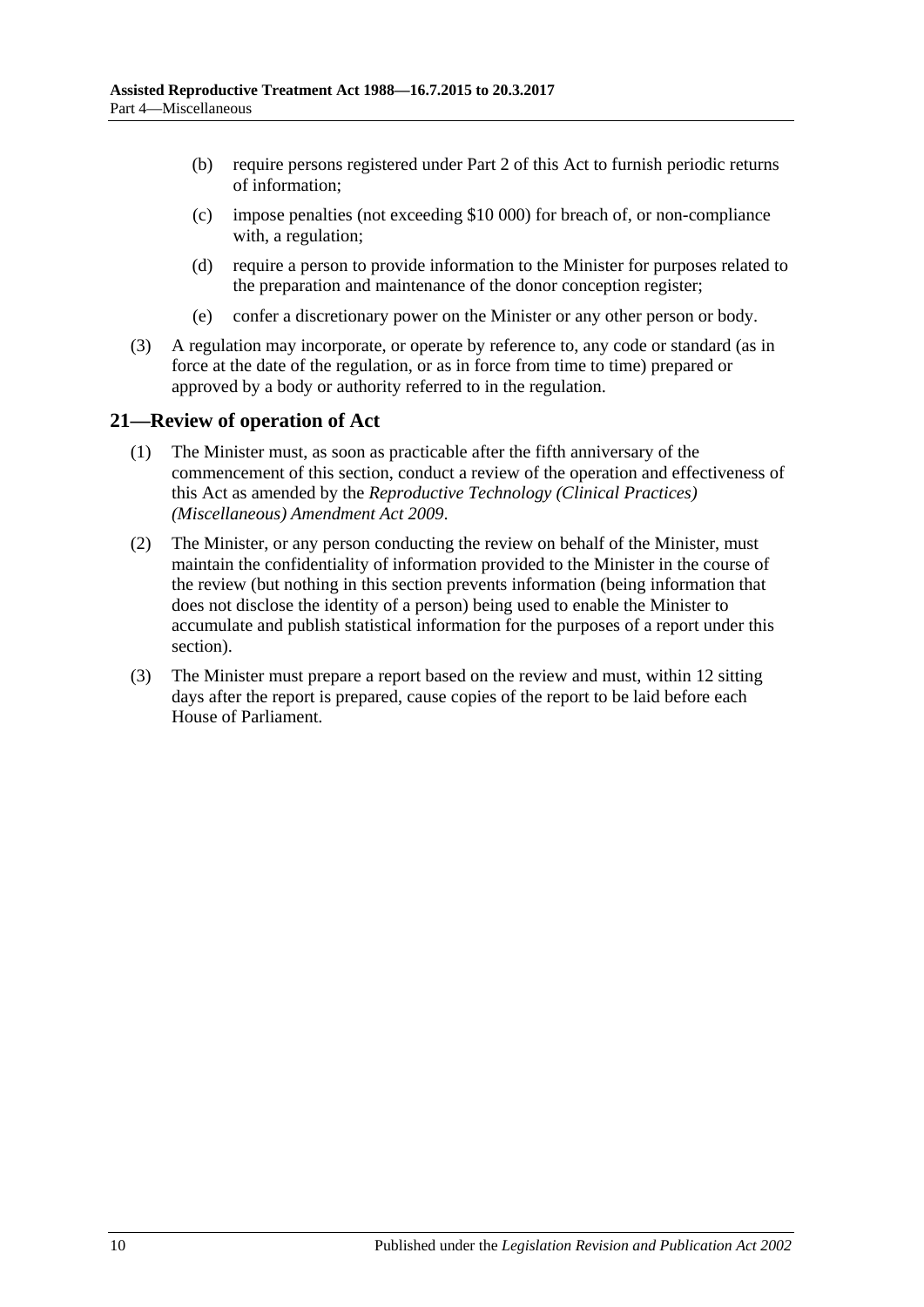# <span id="page-10-0"></span>**Legislative history**

# **Notes**

- Amendments of this version that are uncommenced are not incorporated into the text.
- Please note—References in the legislation to other legislation or instruments or to titles of bodies or offices are not automatically updated as part of the program for the revision and publication of legislation and therefore may be obsolete.
- Earlier versions of this Act (historical versions) are listed at the end of the legislative history.
- For further information relating to the Act and subordinate legislation made under the Act see the Index of South Australian Statutes or www.legislation.sa.gov.au.

# **Formerly**

*Reproductive Technology Act 1988 Reproductive Technology (Clinical Practices) Act 1988*

# **Principal Act and amendments**

New entries appear in bold.

| Year    | No. | Title                                                                                              | Assent    | Commencement                                                                                                                                                                                      |
|---------|-----|----------------------------------------------------------------------------------------------------|-----------|---------------------------------------------------------------------------------------------------------------------------------------------------------------------------------------------------|
| 1988    | 10  | Reproductive Technology Act 1988                                                                   | 10.3.1988 | 1.4.1988 (Gazette 31.3.1988 p765) except<br>ss 14(1), 14(2)(a), (b) & (d), 14(3) &<br>14(4)-31.7.1989 (Gazette 20.7.1989<br>$p116$ ) and except s $14(2)(c)$ —1.8.1996<br>(Gazette 1.8.1996 p223) |
| 2000    | 34  | South Australian Health Commission 6.7.2000<br>(Administrative Arrangements)<br>Amendment Act 2000 |           | Sch 1 (cl 15)-6.7.2000 ( <i>Gazette</i><br>6.7.2000 p5                                                                                                                                            |
| 2003    | 18  | Research Involving Human Embryos<br>Act 2003                                                       | 19.6.2003 | Sch (cll 2-8)-18.12.2003 (Gazette<br>18.12.2003 p4526)                                                                                                                                            |
| 2009    | 43  | Reproductive Technology (Clinical<br>Practices) (Miscellaneous)<br>Amendment Act 2009              | 1.10.2009 | Pt 2 (ss 4—14) & Sch 1 (Pt 2)—1.9.2010<br>(Gazette 1.7.2010 p3338)                                                                                                                                |
| 2009    | 64  | Statutes Amendment (Surrogacy) Act 26.11.2009<br>2009                                              |           | Pt 4 (ss 19 & 20)—26.11.2010: s 2                                                                                                                                                                 |
| 2015 15 |     | <b>Family Relationships (Surrogacy)</b><br><b>Amendment Act 2015</b>                               | 16.7.2015 | Sch 1 (cl 1)-16.7.2015                                                                                                                                                                            |
| 2017 6  |     | <b>Statutes Amendment (Surrogacy</b><br>Eligibility) Act 2017                                      | 15.3.2017 | Pt 2 (ss $4-7$ )—uncommenced                                                                                                                                                                      |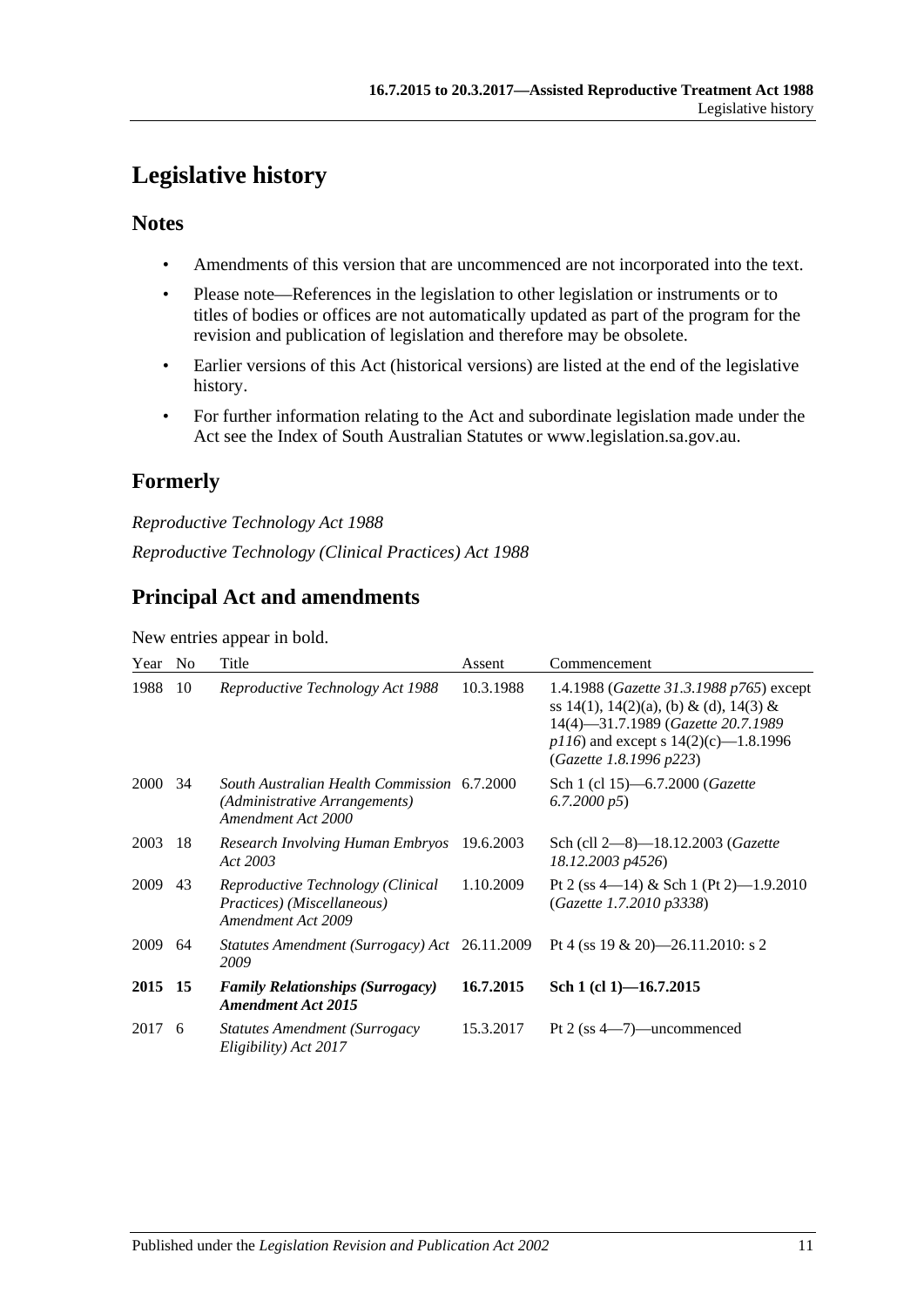# **Provisions amended**

New entries appear in bold.

Entries that relate to provisions that have been deleted appear in italics.

| Provision                                | How varied                                                            | Commencement |  |
|------------------------------------------|-----------------------------------------------------------------------|--------------|--|
| Long title                               | amended by 43/2009 s 4                                                | 1.9.2010     |  |
| Pt1                                      |                                                                       |              |  |
| s <sub>1</sub>                           | substituted by 18/2003 Sch cl 2                                       | 18.12.2003   |  |
|                                          | amended by 43/2009 s 5                                                | 1.9.2010     |  |
| s <sub>2</sub>                           | omitted under Legislation Revision and<br><b>Publication Act 2002</b> | 18.12.2003   |  |
| s <sub>3</sub>                           |                                                                       |              |  |
| artificial<br>fertilisation<br>procedure | deleted by $43/2009 s 6(1)$                                           | 1.9.2010     |  |
| artificial<br>insemination               | deleted by $43/2009 s 6(2)$                                           | 1.9.2010     |  |
| assisted<br>insemination                 | inserted by $43/2009$ s $6(2)$                                        | 1.9.2010     |  |
| assisted<br>reproductive<br>treatment    | inserted by $43/2009$ s $6(2)$                                        | 1.9.2010     |  |
| authorised person                        | amended by $34/2000$ Sch 1 cl $15(a)$                                 | 6.7.2000     |  |
| the code of ethical<br>practice          | deleted by $43/2009 s 6(3)$                                           | 1.9.2010     |  |
| the Commission                           | deleted by $34/2000$ Sch 1 cl 15(b)                                   | 6.7.2000     |  |
| donor conception<br>register             | inserted by $43/2009$ s $6(3)$                                        | 1.9.2010     |  |
| recognised<br>surrogacy<br>agreement     | inserted by 64/2009 s 19                                              | 26.11.2010   |  |
|                                          | amended by 15/2015 Sch 1 cl 1                                         | 16.7.2015    |  |
| reproductive<br>technology               | deleted by $43/2009 s 6(4)$                                           | 1.9.2010     |  |
| $s$ 4A                                   | inserted by 43/2009 s 7                                               | 1.9.2010     |  |
| Pt 2 before substitution<br>by 43/2009   |                                                                       |              |  |
| s10                                      |                                                                       |              |  |
| $s$ $10(1)$                              | amended by $34/2000$ Sch 1 cl 15(c)                                   | 6.7.2000     |  |
|                                          | $(a)(ii)$ deleted by 18/2003 Sch cl 3(1)                              | 18.12.2003   |  |
|                                          | (b)(ii) deleted by $18/2003$ Sch cl $3(2)$                            | 18.12.2003   |  |
|                                          | amended by 18/2003 Sch cl 3(3)                                        | 18.12.2003   |  |
| s11                                      |                                                                       |              |  |
| $s\ II(3)$                               | substituted by $34/2000$ Sch 1 cl $15(d)$                             | 6.7.2000     |  |
| Pt 2                                     | substituted by 43/2009 s 8                                            | 1.9.2010     |  |
| s 9                                      |                                                                       |              |  |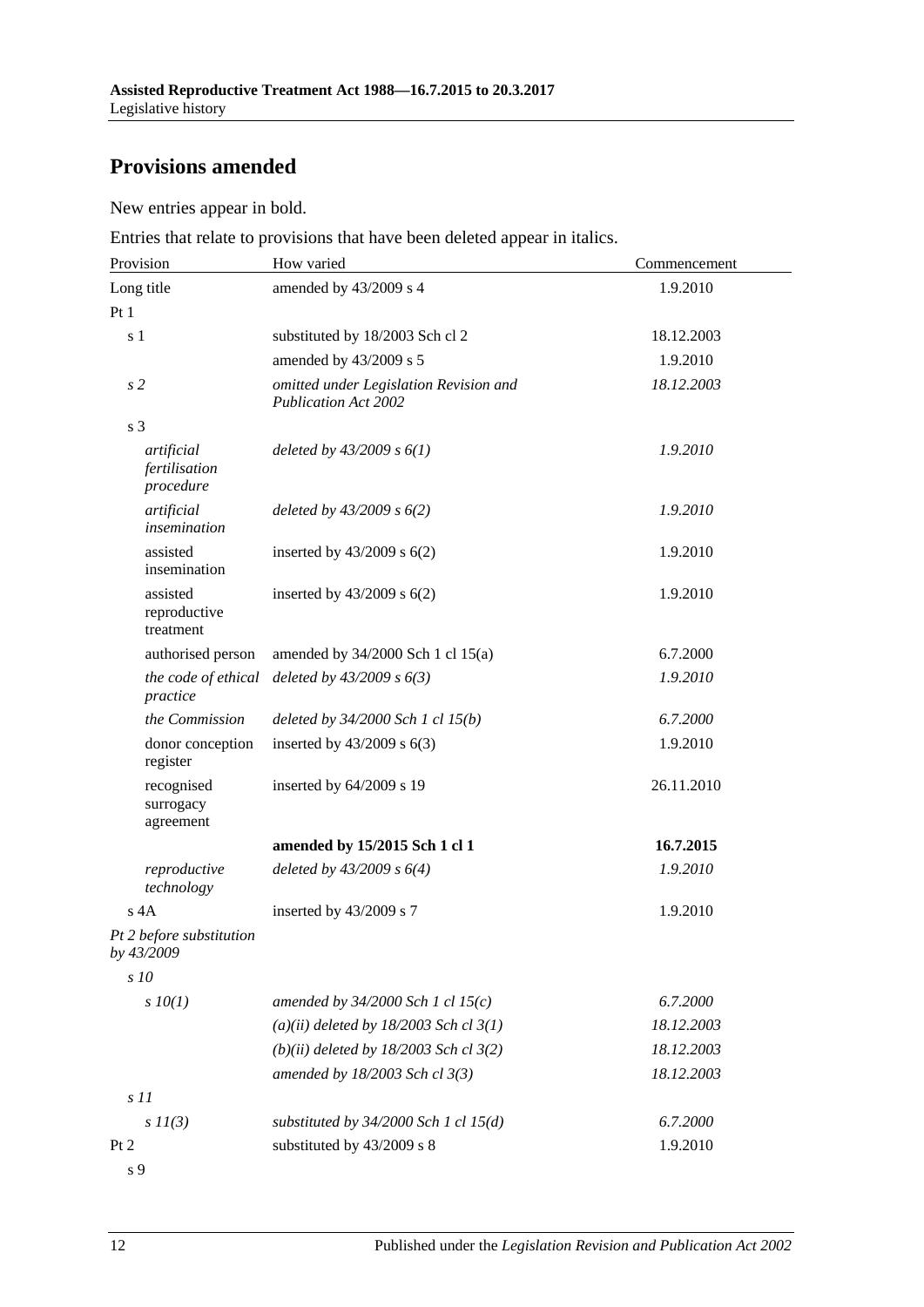| $s \, 9(1)$                            | amended by 64/2009 s 20                   | 26.11.2010 |
|----------------------------------------|-------------------------------------------|------------|
| Pt 3 before substitution<br>by 43/2009 |                                           |            |
| s <sub>13</sub>                        |                                           |            |
| $s$ 13(1)                              | amended by $34/2000$ Sch 1 cl $15(e)$     | 6.7.2000   |
| $s\,13(2)$                             | amended by 34/2000 Sch 1 cl 15(f)         | 6.7.2000   |
| $s$ 13(3)                              | amended by $34/2000$ Sch 1 cl $15(g)$     | 6.7.2000   |
| $s\,13(7)$                             | amended by $34/2000$ Sch 1 cl 15(h)       | 6.7.2000   |
| $s$ 13(8)                              | amended by $34/2000$ Sch 1 cl 15(i), (j)  | 6.7.2000   |
| s14                                    | deleted by 18/2003 Sch cl 4               | 18.12.2003 |
| s <sub>15</sub>                        | substituted by $34/2000$ Sch 1 cl 15(k)   | 6.7.2000   |
| s 15(1)                                | substituted by 18/2003 Sch cl 5           | 18.12.2003 |
| s <sub>16</sub>                        |                                           |            |
| s 16(1)                                | amended by 34/2000 Sch 1 cl 15(l)         | 6.7.2000   |
| s16(4)                                 | deleted 18/2003 Sch cl 6                  | 18.12.2003 |
| Pt <sub>3</sub>                        | substituted by 43/2009 s 8                | 1.9.2010   |
| Pt 4                                   |                                           |            |
| s 16                                   | inserted by 43/2009 s 9                   | 1.9.2010   |
| s 17                                   |                                           |            |
| s 17(1)                                | amended by 18/2003 Sch cl 7(1), (2)       | 18.12.2003 |
|                                        | amended by 43/2009 s 10(1), (2)           | 1.9.2010   |
| s 17(2)                                | amended by 43/2009 s 10(3)                | 1.9.2010   |
| s 18                                   |                                           |            |
| s 18(1)                                | amended by $43/2009$ s $11(1)$ — $(4)$    | 1.9.2010   |
| s 18(2)                                | amended by 18/2003 Sch cl 8(1), (2)       | 18.12.2003 |
|                                        | amended by $43/2009$ s $11(5)$ — $(10)$   | 1.9.2010   |
| s 18(3)                                | inserted by 43/2009 s 11(11)              | 1.9.2010   |
| s 19                                   | substituted by $34/2000$ Sch 1 cl $15(m)$ | 6.7.2000   |
| s 20                                   |                                           |            |
| $s \ 20(2)$                            | amended by $43/2009$ s $12(1)$ —(3)       | 1.9.2010   |
| $s\,20(4)$                             | deleted by 43/2009 s 12(4)                | 1.9.2010   |
| s 21                                   | inserted by 43/2009 s 13                  | 1.9.2010   |
| Sch before deletion by<br>43/2009      |                                           |            |
| $\mathfrak{sl}(2)$                     | substituted by $34/2000$ Sch 1 cl $15(n)$ | 6.7.2000   |
| Sch                                    | deleted by 43/2009 s 14                   | 1.9.2010   |